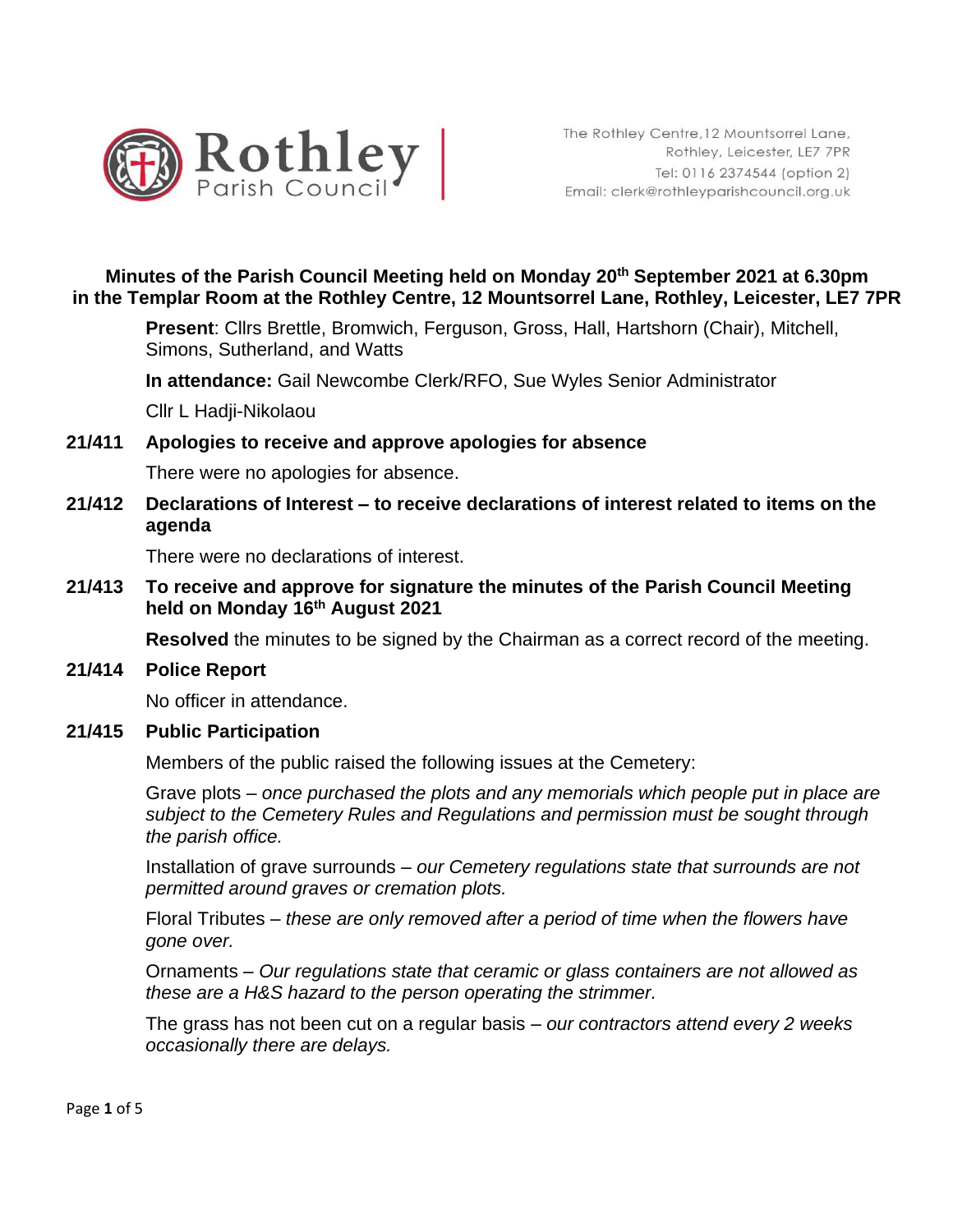It was reported there are several unsafe memorials – *we are in the process of carrying out a memorial inspection and several unsafe memorials have been laid flat.*

Badgers causing damage to turfed areas – *we have taken advice from the Ecological Officer at CBC and Leicestershire Badger Group and have re-seeded the grass on several occasions. Badgers are a protected species and we are unable to stop the badger activity at the Cemetery and would not wish to cause them any harm.*

Complaint raised regarding the hedges – *These are subject to Wildlife & Countryside Act 1981 and must not be cut during the bird nesting season.*

A complaint was received regarding the state of the bank at Woodgate – *this area of land belongs to CBC who are responsible for maintaining it.*

#### **21/416 Clerks Report**

a) Correspondence/Updates

A meeting has been arranged with the Clerk and Neighbourhood Sgt Wharton to discuss policing matters in Rothley.

b) LRALC/SLCC Newsletter and Round Robins – to consider and comment to content – previously circulated

Content noted.

**21/417 Borough and County Councillors Reports**, to receive reports from Borough and County Councillors

Cllr Charles sent his apologies.

Cllr Hadji-Nikolaou discussed the application for Highways Improvements and it was agreed to prioritise as follows:

- 1) North Street approach to Pedestrian Crossing rumble strips
- 2) Loughborough Road approach to the village from the south and north rumble strips
- 3) Replacement of benches at various locations

The X26 bus service has been withdrawn and is causing issues for students travelling to Rawlins. Cllr Hadji-Nikolaou is taking this matter up with LCC Highways.

The first meeting of the Rothley and Mountsorrel Business Support Group has taken place.

Members asked if Cllr Charles will attend any of our meetings as our elected representative now that Thurcaston and Cropston Parish Council meetings take place at the same time as Rothley's meetings. Cllr Hadji-Nikolaou to follow up.

It was reported that there is an issue with the speed hump at the junction of Old School Way and Mountsorrel Lane and an issue with the wall at the corner of Wellsic Lane and Woodgate. Cllr Hadii-Nikolaou to report to LCC Highways.

For the 2021/22 financial year, each borough councillor is allocated an annual budget of £500 to be used to support projects that bring benefits to their ward, Cllr Hadji-Nikolaou will support the food bank in Rothley.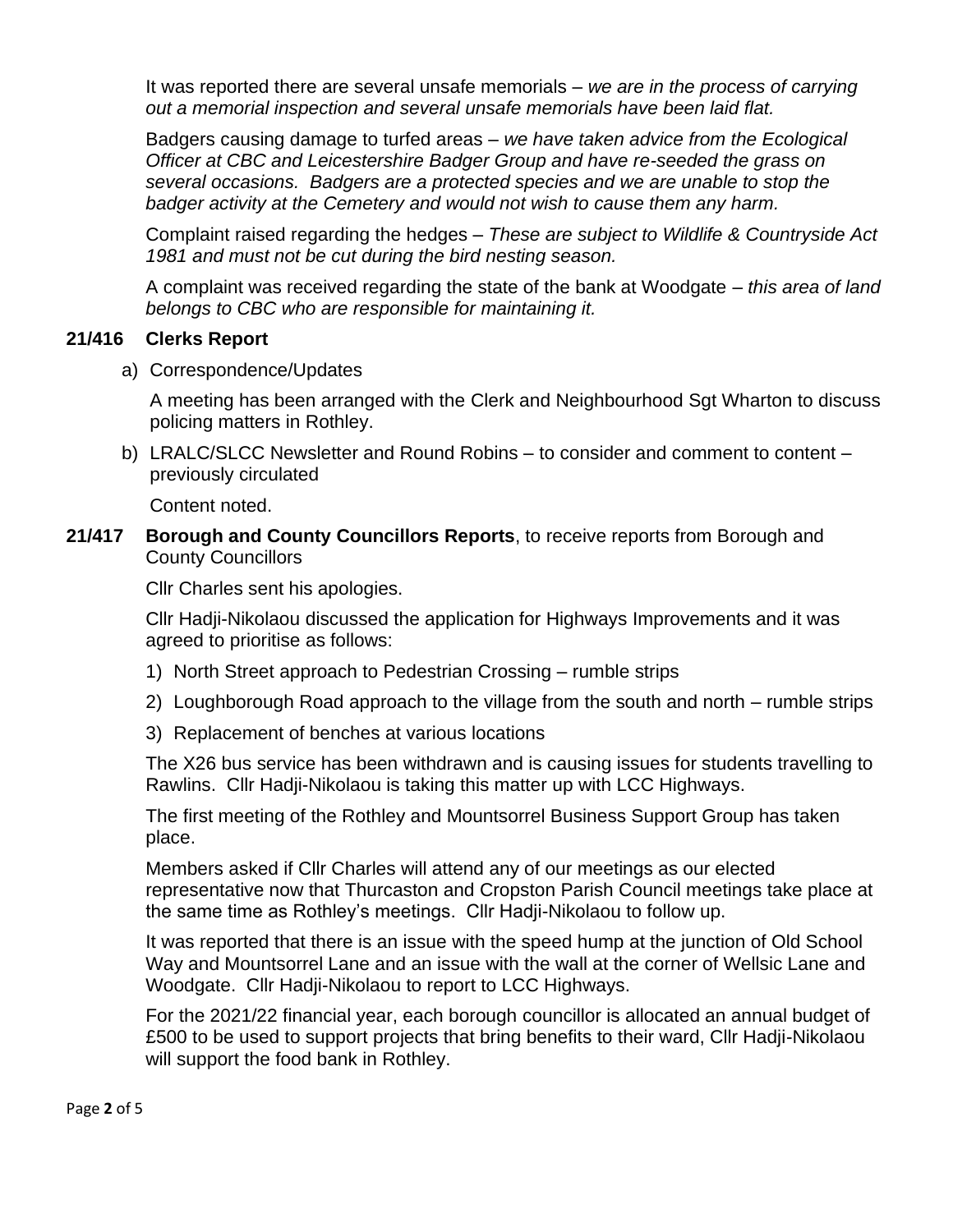## **21/418 Planning**

a) To receive the minutes of the Planning Committee Meeting held on Monday 13<sup>th</sup> September 2021 and approve proposals

Resolved all resolutions were approved as presented.

b) To consider and respond to the following application:

 **P/21/1806/2** 973 Loughborough Road, Rothley, Leicestershire, LE7 7NJ Proposed two storey and single storey extension to rear of dwelling, and installation of wood burning stove and flue – No objection.

c) To receive updates: (Cllr Brettle) Existing S106 monies Brookfield

Cllr Brettle reported that the legal team at CBC has changed and consequently the issue of the bridge has not moved forward. A virtual meeting to be arranged with CBC and Cllr's Brettle and Hadji-Nikolaou to discuss the matter.

#### **21/419 Rothley Centre - refurbishment update**

Awaiting official confirmation from CBC that cabinet has approved proposals for the refurbishment. Clerk waiting for response regarding VAT implications from VAT advisor.

#### **21/420 Cemetery** – to consider updating Memorial Application Form

Resolved to update Memorial Application Form making it clear that surrounds are not allowed.

## **21/421 Standing Orders** – to remove regulations allowing Virtual Meetings

Resolved to approve.

#### **21/422 Financial Items for consideration**

a) To receive the Conclusion of Audit Report and Certificate from PKF Littlejohn for the limited assurance review for the year ending  $31<sup>st</sup>$  March 2021 (Section 3 – External Auditor Report and Certificate)

*"On the basis of our review of Sections 1 and 2 of the Annual Governance and Accountability Return (AGAR), in our opinion the information in Sections 1 and 2 of the AGAR is in accordance with Proper Practices and no other matters have come to our attention giving cause for concern that relevant legislation and regulatory requirements have not been met".*

Resolved to note the report and display on the council's website and notice board

- b) Approve Insurance Renewal Quotation for the sum of £5,964.16 Resolved to approve.
- c) To approve schedule of payments due for month (Appendix 4)

Resolved to approve the schedule of payments for the month of September for the sum of £26,679.70.

d) Income and Expenditure report